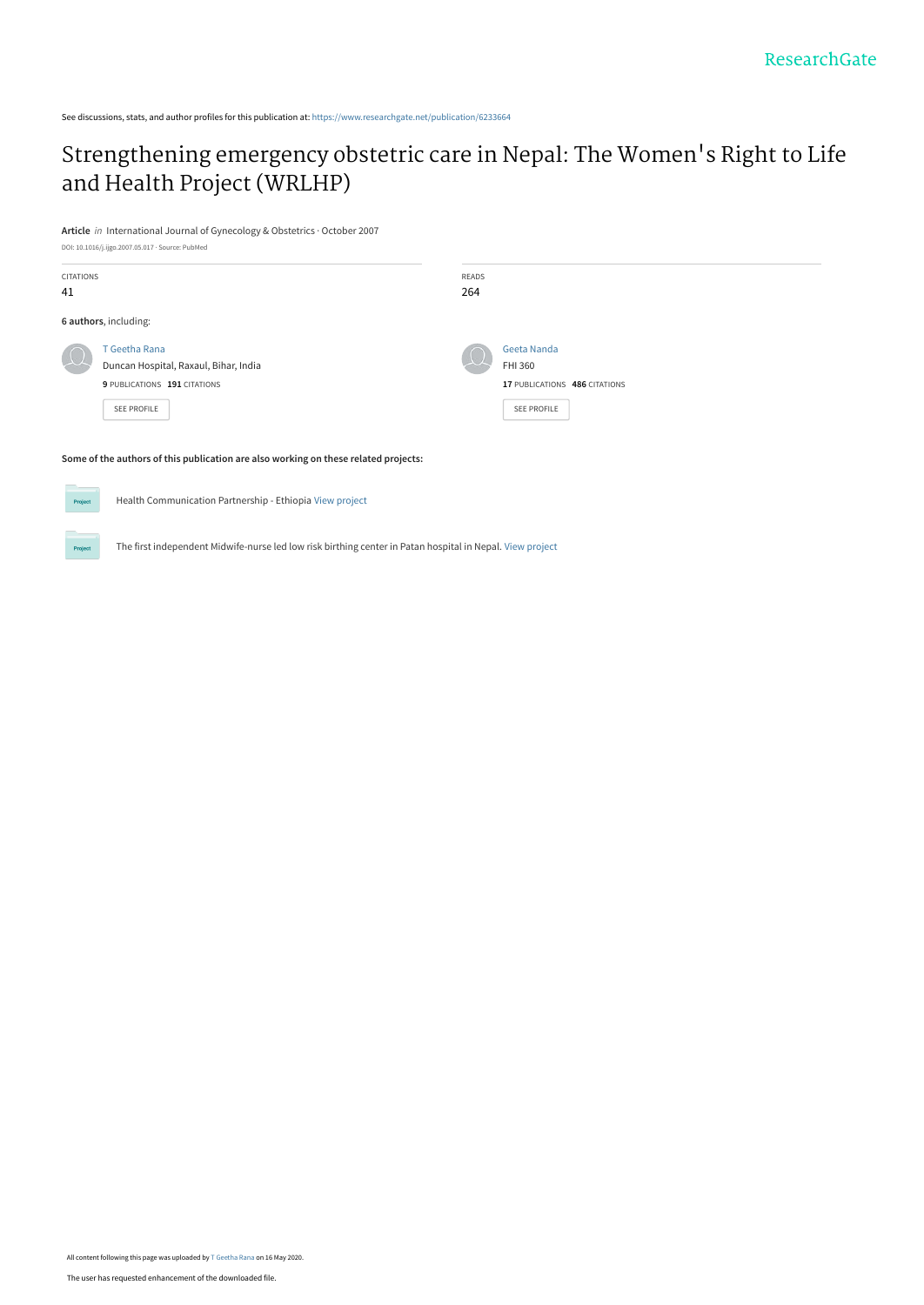





AVERTING MATERNAL DEATH AND DISABILITY

# Strengthening emergency obstetric care in Nepal: The Women's Right to Life and Health Project (WRLHP)

T.G. Rana $\mathrm{^{a,*}},$  B.D. Chataut  $^{\mathrm{b}}$ , G. Shakya  $^{\mathrm{c}}$ , G. Nanda  $^{\mathrm{d}}$ , A. Pratt  $^{\mathrm{a}}$ , S. Sakai  $^{\mathrm{a}}$ 

a UNICEF, Nepal

c Family Health Division, Kathmandu, Nepal

d AMDD, Columbia University, New York, USA

Received 21 June 2006; accepted 21 May 2007

| <b>KEYWORDS</b>                                                                  |                                                                                                                                                                                                                                                                                                                                                                                                                                                                                                                                                                                                                                                                                                                                                                                                                                                                                                                                                                                                                                                                                                                                                                                                                                                                                                                                                                                                                                                                                                                                                                                             |
|----------------------------------------------------------------------------------|---------------------------------------------------------------------------------------------------------------------------------------------------------------------------------------------------------------------------------------------------------------------------------------------------------------------------------------------------------------------------------------------------------------------------------------------------------------------------------------------------------------------------------------------------------------------------------------------------------------------------------------------------------------------------------------------------------------------------------------------------------------------------------------------------------------------------------------------------------------------------------------------------------------------------------------------------------------------------------------------------------------------------------------------------------------------------------------------------------------------------------------------------------------------------------------------------------------------------------------------------------------------------------------------------------------------------------------------------------------------------------------------------------------------------------------------------------------------------------------------------------------------------------------------------------------------------------------------|
| Nepal;<br>Emergency obstetric care;<br>Maternal mortality;<br><b>Utilization</b> | Abstract<br>Introduction: The Women's Right to Life and Health Project contributes to Nepal's National Safe<br>Motherhood Program and maternal mortality reduction efforts by working to improve the<br>availability, quality and utilization of emergency obstetric care services in public health<br>facilities. Methods: The project upgraded 8 existing public health facilities through infra-<br>structure, equipment, training, data collection, policy advocacy, and community information<br>activities. The total cost of the project was approximately US\$1.6 million. Results: In 5 years, 3<br>comprehensive and 4 basic emergency obstetric care (EmOC) facilities were established in an<br>area where adequate EmOC services were previously lacking. From 2000 to 2004, met need for<br>EmOC improved from 1.9 to 16.9%; the proportion of births in EmOC project facilities increased<br>from 3.8 to 8.3%; and the case fatality rate declined from 2.7 to 0.3%. Discussion: While the use<br>of maternity services is still low in Nepal, improving availability and quality of EmOC together<br>with community empowerment can increase utilization by women with complications, even in<br>low-resource settings. Partnerships with government and donors were key to the project's<br>success. Similar efforts should be replicated throughout Nepal to expand the availability of<br>essential life-saving services for pregnant women.<br>© 2007 International Federation of Gynecology and Obstetrics. Published by Elsevier Ireland Ltd.<br>All rights reserved. |
|                                                                                  |                                                                                                                                                                                                                                                                                                                                                                                                                                                                                                                                                                                                                                                                                                                                                                                                                                                                                                                                                                                                                                                                                                                                                                                                                                                                                                                                                                                                                                                                                                                                                                                             |

Abbreviations: ANM, auxiliary nurse midwife; AHW, auxiliary health worker; DPHO, district public health officer; HA, health assistant; LT, lab technician; NRCS, Nepal Red Cross Society; NGO, non-governmental organization.

⁎ Corresponding author. Fax: +977 1 5527280.

E-mail address: [gerana@unicef.org](mailto:gerana@unicef.org) (T.G. Rana).

0020-7292/\$ – see front matter © 2007 International Federation of Gynecology and Obstetrics. Published by Elsevier Ireland Ltd. All rights reserved.

doi[:10.1016/j.ijgo.2007.05.017](http://dx.doi.org/10.1016/j.ijgo.2007.05.017)

**b** Department of Health Services, Kathmandu, Nepal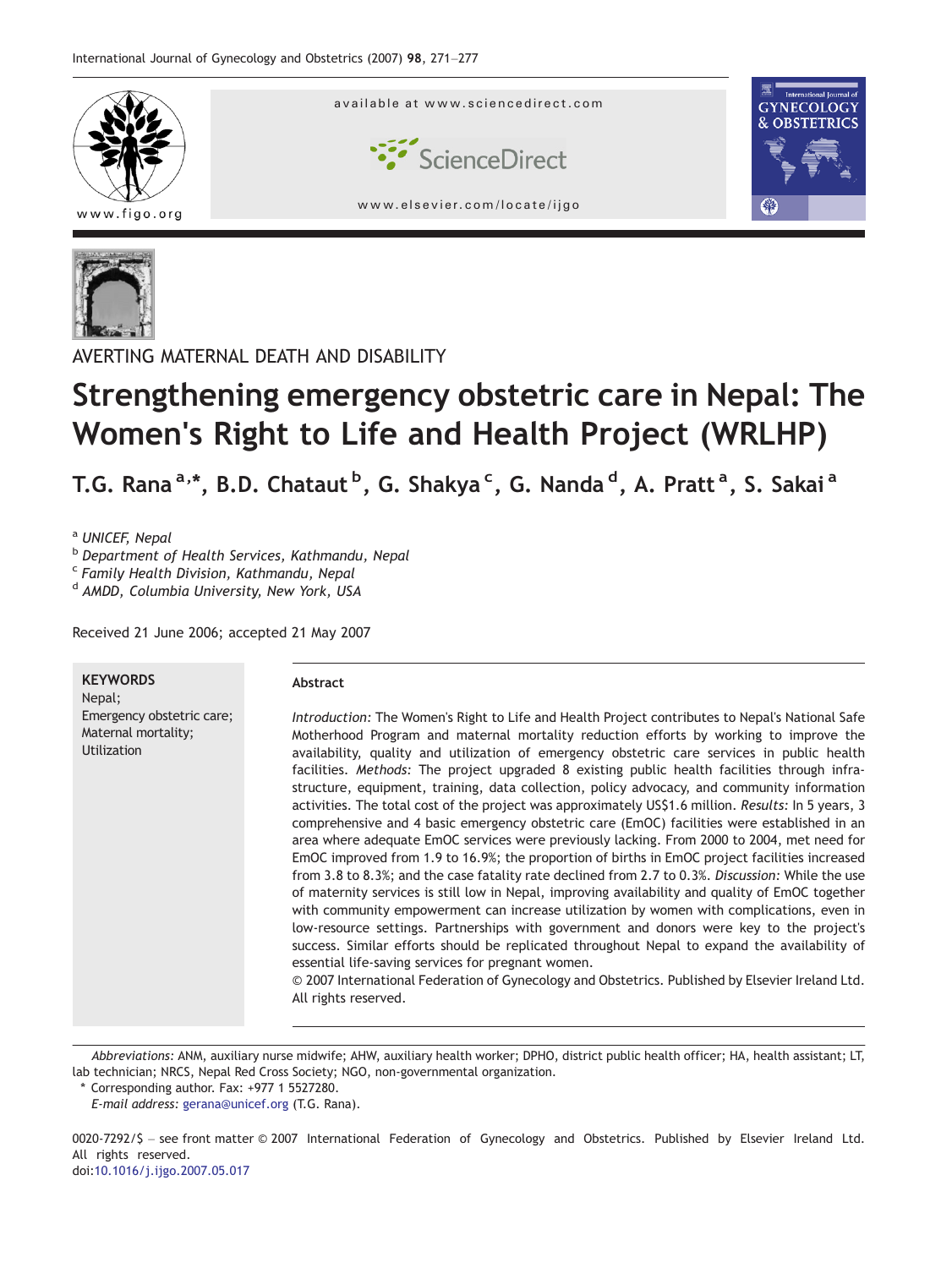#### 1. Introduction and background

Nepal's population of 23 million is predominantly rural — only 14% of the population live in urban areas [\[1\]](#page-6-0). One of the most disadvantaged nations in South Asia, 42% of Nepal's population live below the poverty line [\[2\].](#page-6-0) Development indicators also fare poorly  $-$  infant mortality is estimated at 64 deaths per 1000 live births the contraceptive prevalence rate is 39% and more than 70% of women have no education [\[1\].](#page-6-0) In addition, the recent conflict in Nepal has resulted in ongoing violence and civil unrest.

The maternal mortality ratio (MMR) remains high in Nepal and is one of the highest in South Asia. Estimates of MMR range from the Demographic and Health Survey estimate of 549 [\[3\]](#page-6-0) to the UN estimate of 740 [\[4\]](#page-6-0) maternal deaths per 100,000 live births. This national estimate masks wide geographical variations since much higher ratios are expected in more remote, mountainous and rural areas. Each year in Nepal, there are roughly 850,000 pregnancies, 130,000 obstetric complications, and 6000 maternal deaths [\[3](#page-6-0)–5]. With a total fertility rate of 4.1, a Nepali woman's chances of dying as a result of pregnancy or childbirth over her lifetime is 1 in 24 [\[1,4\].](#page-6-0) Direct causes of maternal deaths in Nepal are similar to those elsewhere in the developing world and are largely due to postpartum hemorrhage (46%), obstructed labor (16%), pre-eclampsia/eclampsia (14%), puerperal sepsis (12%), and unsafe abortion (5%) [\[6\]](#page-6-0).

Critical interventions, specifically, emergency obstetric care (EmOC) and skilled attendance at delivery, are important for reducing maternal mortality and morbidity. Yet only 11% of women deliver with a skilled birth attendant and barely 5% of women with life-threatening complications are able to get EmOC [\[1,5\]](#page-6-0).

Acknowledging the magnitude of the problem, the Government of Nepal has taken important strides and is committed to the reduction of maternal mortality. Nepal's National Safe Motherhood Program Plan (2002–2017) now works in 13 out of 75 districts, accounting for 20% of the country's total population. UNICEF's Women's Right to Life and Health Project (WRLHP) supports 4 of these 13 districts, while 9 are supported by the Nepal Safer Motherhood Project (NSMP) with funding from the Department for International Development (DFID) [\[7,8\].](#page-6-0) These two projects have worked in close partnership to raise the profile of EmOC in the national program as the key intervention for reducing maternal mortality. UNICEF supported the Ministry of Health, Family Health Division (FHD) in implementing the WRLHP, with technical and financial support from the Averting Maternal Death and Disability (AMDD) Program at Columbia University. This paper describes the activities and results of the WRLHP in Nepal from January 2000 through December 2004.

# 2. Methods

The WRLHP was designed to address the 3rd delay in the Three Delays model, i.e., reducing the delay involved in receiving appropriate care at medical facilities [\[9\].](#page-6-0) Selection of project districts was made on the basis of low Human Development rankings and a met need for EmOC (the percentage of women with obstetric complications treated in EmOC facilities) [\[10\]](#page-6-0) below the national average of 5%. Four project districts covering a population of 1.7 million and having an average met need of 2.3% were selected: Dang, Kapilvastu, Panchthar, and Saptari. In each district, the project aimed to establish comprehensive EmOC in 1 district or zonal hospital, and basic EmOC in 1 Primary Health Care Center (PHCC). Four hospitals and 4 PHCCs were selected for the project. At the baseline assessment, only 1 public facility was providing comprehensive EmOC and 1 public facility was providing basic EmOC. There were no other health facilities providing any services for obstetric emergencies in 3 of the selected project districts. In Dang district, however, there is an Ayurvedic Hospital that claims to provide some EmOC services, but does not report to the government.

#### 2.1. Infrastructure improvements

A prerequisite for establishing good quality EmOC is adequate infrastructure. This means facilities should have good sanitation and waste disposal systems, 24-hour water and electricity, and other utilities. An architectural needs assessment was conducted (March to May 2000) to assess the overall infrastructure of the facilities in the selected districts. The needs assessment revealed major shortcomings in hospital buildings. Since cost comparisons between new construction and renovation showed little difference, the project opted for new construction. New maternity units were constructed, including labor and delivery rooms, female wards, and operating theaters in 3 of 4 districts. In the 4th district, new construction was funded by the government. As Nepal is in a seismic zone, new construction necessitated earthquake resistant designs and use of highquality materials.

Upgrading health facilities to provide EmOC also included preparing equipment lists for each project facility in consultation with hospital managers, healthcare providers, local government, and community members; followed by equipment procurement, distribution, and installation. It took about 3 years to ready project facilities to provide EmOC.

#### 2.2. Data collection

A needs assessment was conducted (February to May 2000) to determine the baseline situation in the project districts [\[5\].](#page-6-0) Sources of data included hospital registers, monthly reports, project reports, and other records. However, due to poor record keeping, data collected during the needs assessment was found to be weak.

The experience of conducting the needs assessment informed activities to improve monitoring and evaluation and develop a system, based on UN Process Indicators for EmOC [\[10\],](#page-6-0) for monitoring the project's progress. Hospital staff were trained in recording, reporting, and analyzing EmOC data and indicators. Routine data collection and record keeping on process indicators were done monthly. This led to the standardization and institutionalization of the UN Process indicators. A national data collection and monitoring system was set up at FHD with the technical and financial support of Nepal Safe Motherhood Project (NSMP) and the technical support of WRLHP. A two-day training on monitoring was carried out for a total of 68 doctors, nurses, and facility managers, and changes were made to the Delivery Register and tally sheets that were introduced for monthly data collection and reporting to the FHD and Health Management Information System (HMIS) Section.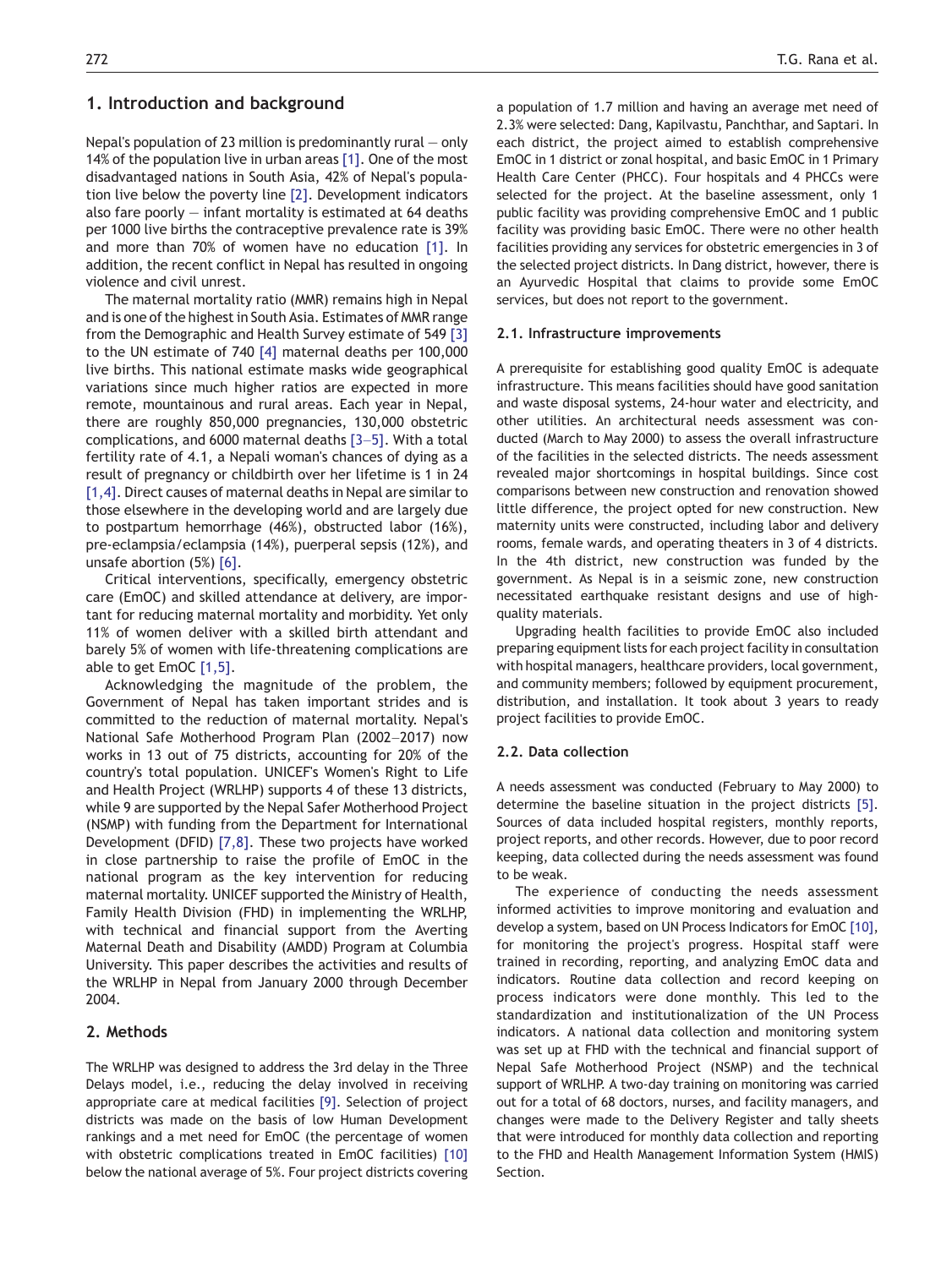#### 2.3. Human resources

Attention was paid to staffing, including filling vacancies, training, and team building. It is essential to have adequate staff, particularly staff nurses and doctors with postgraduate training in the district hospital. Poor retention of doctors in the project districts was an ongoing problem during implementation.

Given the paucity of skilled human resources for EmOC and delivery care, the National Safe Motherhood Program used a training strategy that facilitated the delegation of provision of care to the lowest appropriate level at which care could safely be provided. Specialist general practitioner doctors with comprehensive EmOC as well as postgraduate training (MD GP) were designated as the preferred providers of comprehensive EmOC at the district level, specifically for cesarean delivery and other surgical interventions. Since their number is inadequate to fill all rural hospital posts, non-specialists such as junior doctors without postgraduate training but with some additional obstetric training were also permitted to provide these services. The training strategy further delegated responsibility for basic EmOC and postabortion care (PAC) to nurses, as well as anesthetic services to nurses, health assistants, and senior auxiliary health workers (AHWs) who are supervised by senior doctors. Delegation of clinical roles made it possible to increase the availability of human resources with the skills to contribute to greater availability of EmOC.

The WRLHP sponsored several technical training programs to teach EmOC skills to the various cadres of health professionals. Technical training (Table 1) did not start until August 2001 because of difficulty in identifying a hospital available for EmOC training. Local training capacity was increased through a training of trainers in clinical training skills using the competency-based training curriculum for EmOC developed by Johns Hopkins Program for International Education in Gynecology and Obstetrics (JHPIEGO) and AMDD [\[11\]](#page-6-0). A national training site for competency-based training for EmOC was established through an additional grant to the hospital from AMDD and is supported by the WRLHP. External supportive supervision by project team members and the FHD was provided periodically. Training continues as staff are transferred and new staff take up positions in project-supported EmOC facilities.

#### 2.4. Improving quality

We addressed management and readiness in project facilities. In particular, the Appreciative Inquiry (AI) approach was adapted by UNICEF's Regional Office for South Asia for use in project hospitals to examine and change attitudes of health workers to improve the

hospital work environment and services to patients. AI is designed to engage all hospital staff  $-$  from doctors to gatekeepers and cleaners — as well as Hospital Support Committees and community members in a series of workshops and project planning activities. AI is a non-confrontational, humanistic approach to quality improvement that focuses on successes rather than failures and helps to develop a sense of accountability. It aims for good quality care for the community and for communities supporting facilities to be able to provide needed care [\[12\]](#page-7-0).

Assessments at a few project facilities found that the AI approach was extremely popular among staff and communities and led to attitude changes that resulted in a series of defined actions to improve the hospital environment and services to patients. The AI approach was critical to improving quality of care by creating a positive environment for change in district health systems through community participation. Involving community representatives in the planning and design of health facilities led to improved staff motivation, a greater commitment to providing quality services, and an increased sense of ownership and public support for the facilities.

AI orientation began in 2001 and AI methods have been incorporated into the twice-yearly review and planning meetings for EmOC at project facilities. Nineteen trainers were trained in the AI method and continue to support these activities.

While the FHD does not have the staff to conduct regular visits, external supervision and support for quality improvement activities were provided occasionally by the FHD and regularly by UNICEF staff.

#### 2.5. Policy/advocacy

Policy and advocacy activities proactively facilitated information dissemination, and resource and knowledge exchange at the national and district levels. These activities comprised district and sub-district orientations, advocacy in both local and national newspapers, publication of a WRLHP bulletin, street theater, and radio spots. A major advocacy platform at the district level was through the twice-yearly review and planning meetings with community participation. At the national level, the project worked closely with National Safe Motherhood Program and other partners to raise the profile of EmOC within the national program.

#### 2.6. Community activities

While this project focused on the availability and quality of EmOC in existing health facilities, community mobilization

Table 1 Technical training in 4 WRLHP-supported districts, Nepal (2001 – 2004)

| Type of training                             | Duration | Type of staff trained         | No. trained |
|----------------------------------------------|----------|-------------------------------|-------------|
| Competency-based midwifery refresher         | 30 days  | Nurse, ANM                    | 109         |
| Competency-based basic EmOC                  | 6 weeks  | Doctor, Nurse                 | 19          |
| Competency-based comprehensive EmOC          | 17 weeks | Medical Officer               |             |
| Comprehensive EmOC training of trainers      | 3 weeks  | Medical Officer, MDGP         |             |
| Clinical training skills for master trainers | 10 days  | Doctor, Nurse                 | 15          |
| Postabortion care                            | 8 days   | Doctor, Nurse, ANM            | 12          |
| Operation theater management                 | 6 weeks  | Nurse, ANM, AHW               |             |
| Anesthesia assistant                         | 6 months | Nurse, HA, AHW                |             |
| Blood transfusion technician                 | 3 weeks  | Lab Technician                | 4           |
| Infection prevention training of trainers    | 9 days   | Ward In-charge, Nurse, DPHO42 | 42          |
| Equipment maintenance and users              | 5 days   | Electrician, peon             | 31          |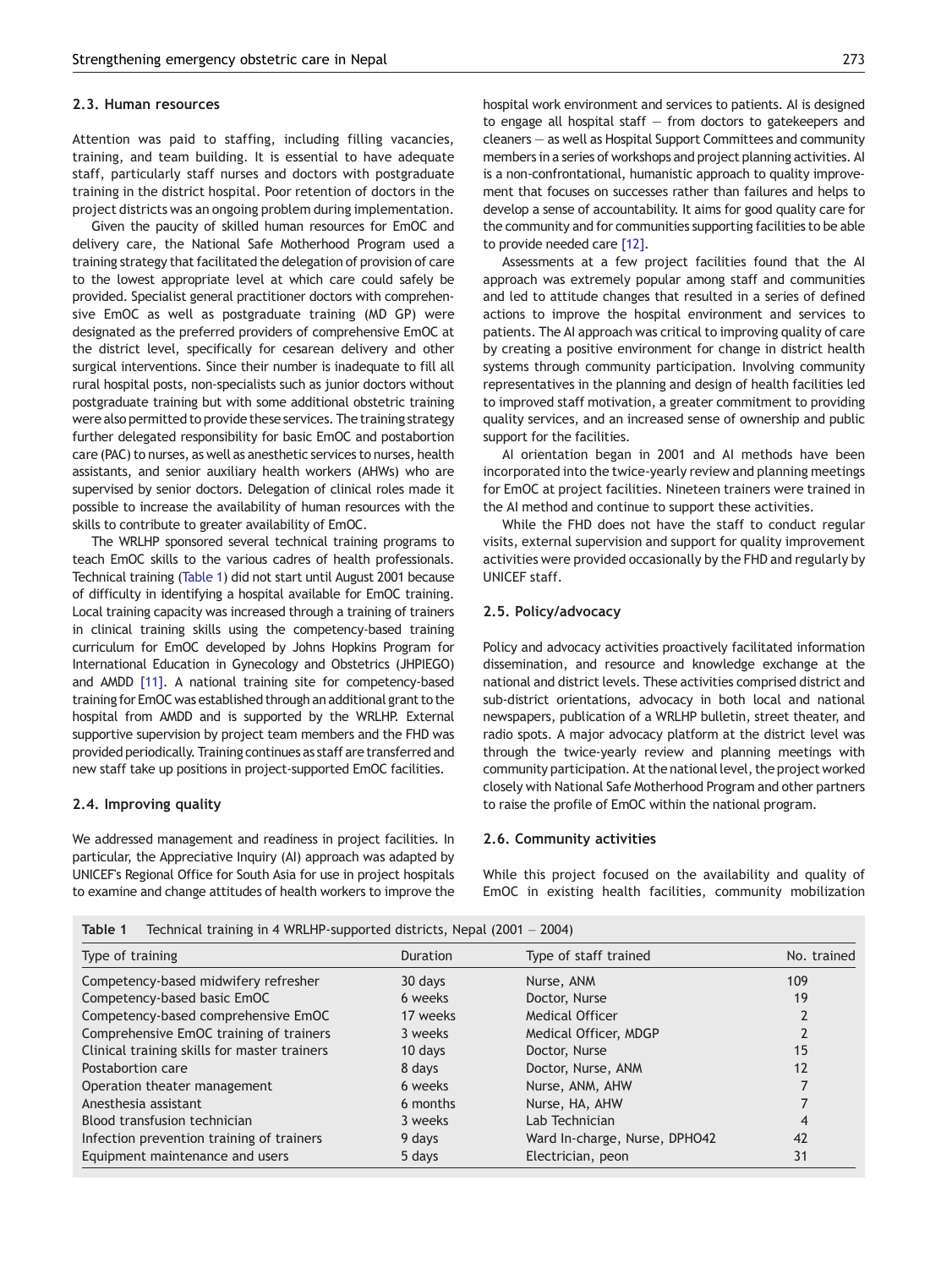activities were carried out at the same time under the Community Based Safe Motherhood Project (CBSMP) also managed by UNICEF. The CBSMP addresses the first 2 delays in the Three Delays model and used the following strategies to increase demand for and access to EmOC services: (1) empowering women and communities with information on causes of maternal deaths, danger signs, and birth preparedness; (2) establishing revolving funds for travel to EmOC facilities and EmOC treatment; (3) developing emergency transport mechanisms (ambulance, stretchers) and referral systems; and (4) training auxiliary nurse–midwives (ANMs) to provide delivery services and obstetric first aid [\[13\]](#page-7-0) at the community level, and to refer women with complications to EmOC facilities. Village Development Committees (VDC) in the project districts, which represent the local government at village level, are responsible for managing the revolving funds, including recovery of funds borrowed.

Community mobilization was done in all 4 districts. This included a week-long orientation on Safe Motherhood for 105 district health staff, members of the district and VDCs, teachers, and non-governmental organization (NGO) staff. Thirteen people from the Nepal Red Cross Society and NGOs, as well as lab technicians, were trained as motivators for blood donation. Interviews in the 4 districts affirm that community awareness-raising activities are seen as having increased the use of services.

## 3. Project resources

#### 3.1. Partnerships

At the central level, the National Safe Motherhood Program in Nepal is coordinated by the FHD within the Ministry of Health (MOH). Various complementary projects supported by partners in the program are implemented. In addition to the project described here the Maternal and Neonatal Health Program supported by USAID mainly addressed policy issues such as a national training strategy and a communications strategy; birth preparedness package and advocacy messages for increasing utilization of maternal health services; and training sites for EmOC. The Nepal Safer Motherhood project is supported by DFID and has been described elsewhere [\[7,8\]](#page-6-0).

### 3.2. Financial resources

The total cost of the project was US \$1.6 million, of which AMDD contributed US \$1.1 million and DFID \$300,000. Table 2 shows project expenditures by source and activity. As mentioned above, construction of one of the facilities was funded by the Government of Nepal and is not included in this accounting.

Community and hospital contributions were also made during the course of the project. The Panchthar Taxi Association provided a 50% discount for EmOC patients to facilitate referrals and access to facilities. A blood donor club was established. Community financing in the form of revolving funds were set up to increase access to EmOC by women with complications.

# 4. Results

Data for the UN Process Indicators on availability, utilization, and quality of EmOC [\[10,14\]](#page-6-0) were collected and calculated for 2000–2004 and are described below. The 2000 data are baseline figures; most interventions were put into place in mid- to late-2002; and almost all systems were functioning by 2003.

#### 4.1. Availability

The UN Process Indicators recommend at least 1 comprehensive and 4 basic EmOC facilities per 500,000 population. The facilities should be geographically distributed so as to provide equitable access to all women. Thus, this population of 1.7 million requires a minimum of 4 Comprehensive EmOCs (CEmOC) and 14 Basic EmOC (BEmOC) facilities well-distributed across the 4 districts. At baseline, only one of the facilities was providing CEmOC and 1 was providing BEmOC. The project planned to ensure the availability of the 4 CEmOC facilities needed and 4 of the 14 BEmOC facilities. Establishing more than 4 BEmOC facilities was beyond our resources.

By December 2004, 3 facilities were functioning as CEmOC facilities and 4 as BEmOC facilities [\(Table 3](#page-5-0)). The 4th district hospital targeted for CEmOC is still providing only BEmOC as the doctor trained and posted to this facility left and was not replaced in this period. One of the PHCCs targeted for BEmOC remained non-EmOC throughout the project as an EmOC trained nurse was never posted to the facility.

| Expenditure category                                     | Amount contributed<br>by AMDD in US \$ | Total amount spent<br>by project in US \$ | % of total<br>amount spent |
|----------------------------------------------------------|----------------------------------------|-------------------------------------------|----------------------------|
| Needs assessment                                         | 21,339                                 | 21,339                                    | 1.3                        |
| Construction                                             | 291,300                                | 291,350                                   | 18.0                       |
| Equipment and supplies                                   | 212,092                                | 260,833                                   | 16.1                       |
| Technical training                                       | 117,941                                | 205,660                                   | 12.7                       |
| Management training                                      | 88,136                                 | 97,170                                    | 6.0                        |
| Planning, monitoring, supervision for<br>quality of care | 144,205                                | 174,290                                   | 10.7                       |
| Policy advocacy                                          | 21,715                                 | 21,715                                    | 1.3                        |
| Community activities, IEC, advocacy                      | 0                                      | 341,845                                   | 21.1                       |
| Project support                                          | 188,293                                | 207,810                                   | 12.8                       |
| Total                                                    | 1,085,021                              | 1,622,012                                 | 100                        |

Table 2 Project expenditure by category, in 4 WRLHP-supported districts, Nepal (December 1999 – April 2004)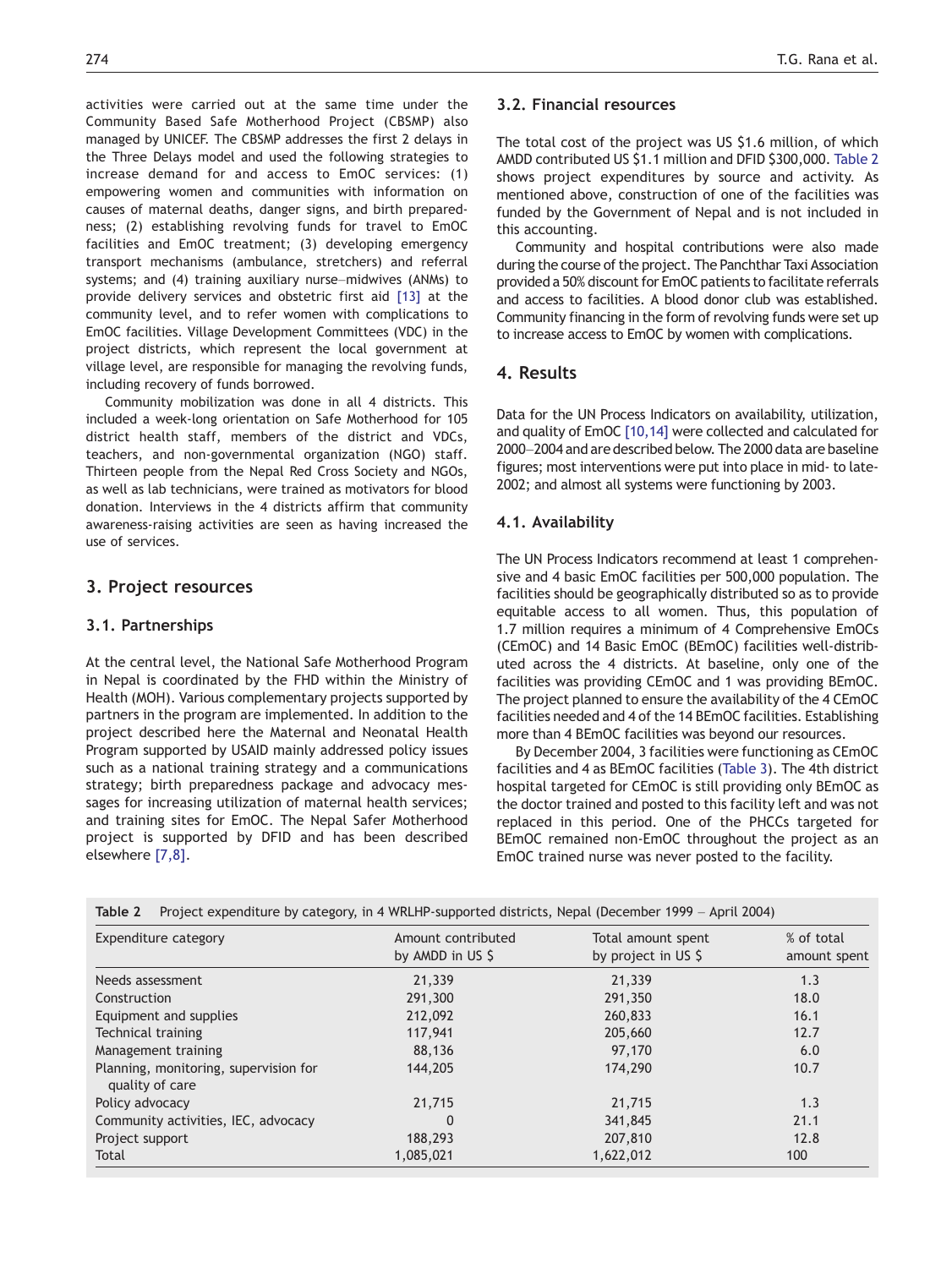|                                     | Baseline (2000) | 2001           | 2002      | 2003      | 2004      |
|-------------------------------------|-----------------|----------------|-----------|-----------|-----------|
| Project area population information |                 |                |           |           |           |
| Population <sup>a</sup>             | 1,709,239       | 1,751,165      | 1,794,126 | 1,838,148 | 1,865,007 |
| Expected births <sup>b</sup>        | 52,160          | 53,243         | 54,393    | 55,569    | 55,950    |
| Expected complications <sup>c</sup> | 7824            | 7986           | 8159      | 8335      | 8392      |
| Project health facilities           |                 |                |           |           |           |
| Comprehensive EmOC                  |                 |                | 2         |           |           |
| Basic EmOC                          |                 |                | 4         |           |           |
| Non-EmOC                            | 6               | 6              |           |           |           |
| <b>Total EmOC facilities</b>        | $\overline{2}$  | $\overline{2}$ | 6         |           |           |
| Data from project facilities        |                 |                |           |           |           |
| Number of births                    | 1971            | 2376           | 3379      | 4215      | 4623      |
| Number of complications treated     | 148             | 456            | 866       | 1517      | 1421      |
| Number of cesareans                 | 230             | 187            | 219       | 324       | 377       |
| Number of direct maternal deaths    | $\overline{4}$  | 10             |           | 6         | 4         |
| Percent of births in facilities (%) | 3.8             | 4.5            | 6.2       | 7.6       | 8.3       |
| Met need $(\%)$                     | 1.9             | 5.7            | 10.6      | 18.2      | 16.9      |
| Cesarean deliveries as a proportion | 0.4             | 0.4            | 0.4       | 0.6       | 0.7       |
| of all births (%)                   |                 |                |           |           |           |
| Case fatality rate                  | 2.7             | 2.2            | 0.1       | 0.4       | 0.3       |

<span id="page-5-0"></span>Table 3 Emergency obstetric care availability, utilization and quality in 4 districts of Nepal (2000 – 2004)

<sup>a</sup> Based on population projections of the Central Bureau of Statistics in Nepal using 2001 census data and the natural growth rate.<br><sup>b</sup> Based on district-level crude birth rates for each year, from the Central Bureau of (2003), and 31.3 (2004).

 $\epsilon$  Based on estimate that 15% of deliveries will develop life-threatening maternal complications [\[10\]](#page-6-0).

# 4.2. Utilization

Data on utilization of EmOC in the 4 districts are shown in Table 3. The UN recommends that at least 15% of all births in the population take place at EmOC facilities. While the proportion of births in EmOC facilities more than doubled in five years from 3.8% in 2000 to 8.3% in 2004, it remains well below the recommended minimum of 15%.

More to the point, to reduce maternal deaths, women with complications must get the medical care they require. This is assessed by met need for EmOC — defined as the percentage of all women expected to have major obstetric complications who are treated at EmOC facilities. At baseline in 2000, the average met need in EmOC project facilities was only 1.9% (148 women with complications treated), and by the end of 2004, met need increased to 16.9% (1421 women with complications treated); yet more than 80% did not seek care. Cesarean deliveries as a proportion of all births also increased from 0.4% (230 cesarean deliveries) in 2000 to 0.7% (377 cesarean deliveries) in 2004. Both indicators, however, remain far below the recommended levels.

### 4.3. Quality of care

The quality of EmOC also showed improvement as reflected in the case fatality rate (CFR), which decreased from 2.7% in 2000 to 0.3% in 2004, with a marked decline between 2001 and 2002 (Table 3) and surpasses the UN recommended level. CFR measures the percentage of women admitted with complications who die and is a rough measure of facility performance, particularly in the quality and promptness of care. This decrease in obstetric CFR took place in spite of the increase in the number of women with

obstetric complications managed at EmOC project facilities (Table 3).

#### 4.4. Policy change

The NSMP and WRLHP partnership with FHD, was successful in raising the profile of EmOC as the core intervention for saving women's lives and bringing about several important changes in policy:

- A 15-year National Safe Motherhood Plan was finalized in 2001 and prioritized EmOC as a key component in maternal mortality reduction.
- The government institutionalized at the national level the UN Process Indicators for monitoring EmOC services. Plans are underway to incorporate the new monitoring systems into the HMIS at its next revision.
- Human resources policy changes have included the delegation of responsibility for provision of anesthesia to nurses working under the supervision of a doctor; delegation of responsibility for provision of basic EmOC and postabortion care services to nurses; and ANMs and nurses are now allowed to give oxytocin, anticonvulsants, and antibiotics for obstetric first aid.

#### 4.5. Replication and standardization

At the review of the national program, the FHD adopted as the national standard the technology package for addressing delays in care at facilities which emphasizes capacity to manage and treat obstetric complications (developed by the NSMP and WRLHP and implemented by the partners and FHD). FHD also adopted the community elements for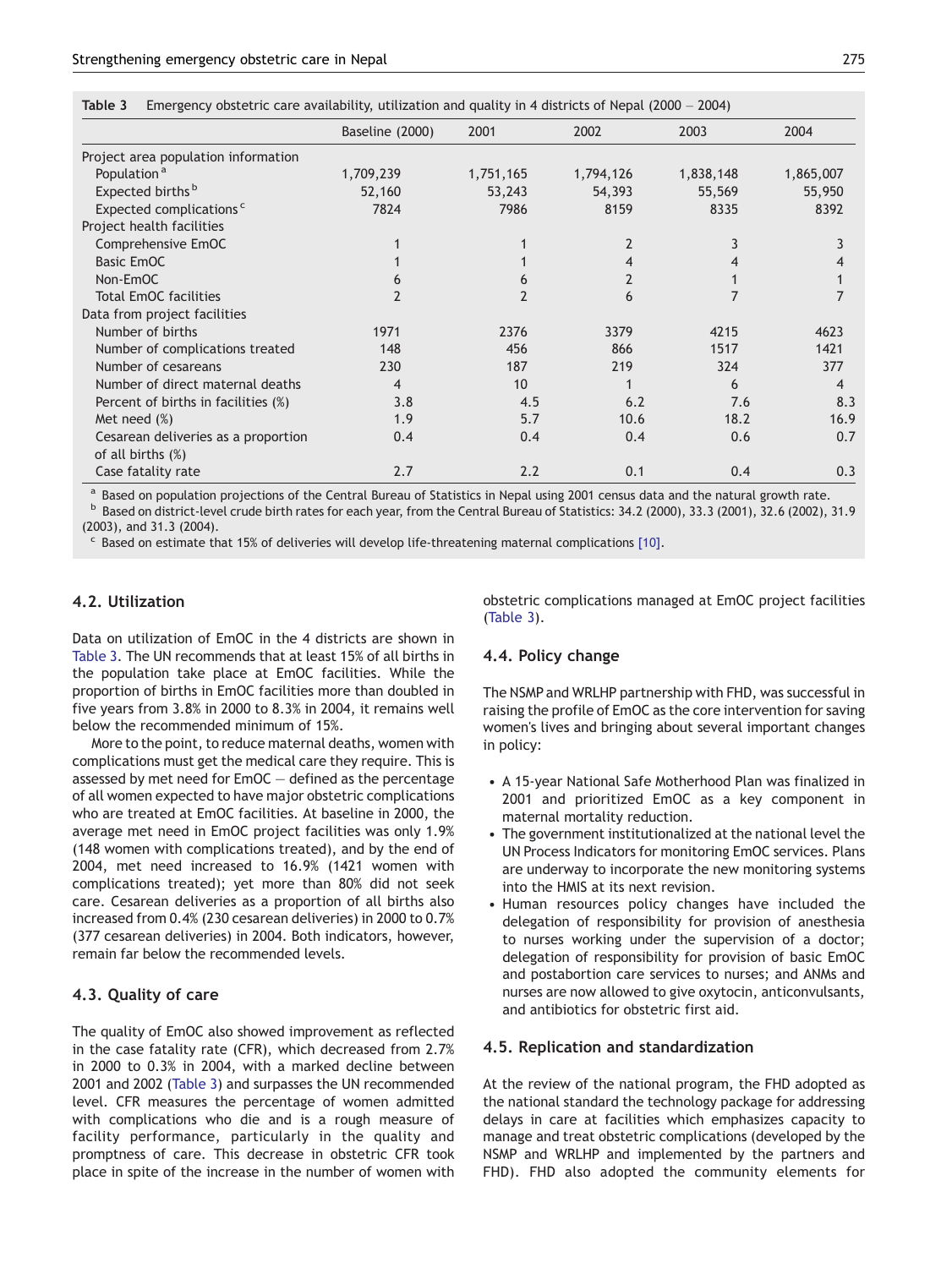<span id="page-6-0"></span>reducing the 1st and 2nd delays, including mapping of VDC origin of women with obstetric complications and community financing from the Community-Based Safe Motherhood Project (CBSMP).

# 5. Discussion

The WRLHP has shown that even in low-resource settings with very low rates of facility deliveries, increases in the availability, quality, and utilization of emergency obstetric care can be achieved. Moreover, these achievements took place over a relatively short period of time  $-4$  years  $-$  and during a period of conflict and political instability. The Maoist insurgency, which began in 1996, and the state of emergency imposed by the government in response, has affected all districts including the project areas. Insecurity and evening curfews make travel dangerous, especially at night and even in obstetric emergencies. Placing and retaining staff in conflict-affected areas was difficult, as was following up with EmOC trainees.

There is no doubt that investments in health facility infrastructure, human resources, and quality of care are important steps in the pursuit of reduced maternal death and disability. However, to achieve this end, the country's National Safe Motherhood Program must be scaled up to cover all districts and reach vulnerable and marginalized communities. Currently, the program works in only 13 out of 75 districts and covers 20% of the population. There is still a long way to go in increasing met need for EmOC even in the 4 project districts discussed here as well as throughout Nepal.

Advocacy is still needed to increase support from doctors for the expanded role of nurses in PAC and BEmOC. It is also essential to include skills for BEmOC in the pre-service training of doctors during medical school. PAC and BEmOC training should also be incorporated into the curriculum for a proposed new cadre of midwives.

Partnerships have played a critical role in the WRLHP's achievements and are crucial for reducing maternal mortality. During project implementation, for example, collaborative activities, particularly with the NSMP, included advocacy with the government for filling hospital vacancies, finalizing EmOC indicators to be used within the National Safe Motherhood Program, and helping institutionalize the UN Process Indicators in the national program's monitoring systems. Joint programming among donor agencies and other organizations (e.g., professional associations, teaching institutions) is valuable for identifying areas of cooperation, minimizing duplication of efforts, and maximizing outputs while working in a challenging, resource constrained environment.

The Department of Health Services Nepal (DHS) has also been proactive in expanding EmOC to Sub-Health Post level through advocacy for upgraded infrastructure of 250 Sub-Health Posts (staffed by one maternal and one child health worker) at the village level, to increase access to facilitybased delivery care during 2005. Recognizing the need for skilled attendance closer to the community and linked to EmOC referral sites, the DHS began a policy of upgrading 3949 Maternal and Child Health Workers (with a basic training of 15 weeks) by training them in midwifery skills for 24 months. After training, these health workers will be able to manage, stabilize and refer life threatening complications.

High-level political commitment is imperative for reducing maternal mortality. Achieving progress requires determined leaders within the medical community, and among decisionmakers and politicians. In particular, strong government commitment is fundamental to ensuring a health systems approach to reducing maternal mortality, which increases access to and availability of good quality EmOC. This commitment entails a focus on an appropriate human resources development policy, strengthening decentralization of health services delivery including supervision capacity, government allocation of funds for Safe Motherhood, and sustaining long-term funding from donor agencies.

#### Acknowledgements

We would like to acknowledge the contributions of the Department of Health Services and local governments. We would also like to acknowledge UNICEF Nepal staff and consultants — U. Rai, D. Mishra, G. Shrestha , M. Karmacharya, I. Rai, L.Bajracharya, S. Shah — in realizing this project. This program received technical and financial support from the AMDD Program with funds from the Bill and Melinda Gates Foundation; additional financial support came from DFID.

The views expressed in this paper are those of the authors in their personal capacity, and not necessarily those of the United Nations or UNICEF.

#### References

- [1] Ministry of Health [Nepal], New ERA, and ORC Macro. Nepal Demographic and Health Survey 2001. Calverton: Family Health Division, Ministry of Health; New ERA; and ORC Macro, 2002.
- [2] United Nations Development Program. Human development report: deepening democracy in a fragmented world. New York: Oxford University Press; 2002.
- [3] Pradhan A, Aryal RH, Regmi G, Ban B, Govindasamy P. Nepal Family Health Survey 1996. Kathmandu, Nepal and Calverton, Maryland: Ministry of Health [Nepal], New ERA, and Macro International Inc, 1997.
- [4] UNICEF, UNFPA, WHO, 2000: Maternal Mortality in 2000. Estimates developed by WHO, UNICEF, and UNFPA in 2000. Geneva: WHO, 2004.
- [5] His Majesty's Government of Nepal, UNICEF. Needs assessment on the status on the availability of emergency obstetric care services in eastern, western, and mid-western regions of Nepal; 2000.
- [6] Pathak L, Malla D, Pradhan A, Rajlawat R, Campbell B, Kwast B. Maternal Mortality and Morbidity Study. Kathmandu: Family Health Division, Department of Health Services, Ministry of Health, His Majesty's Government of Nepal, 1998.
- [7] Clapham S, Basnet I, Pathak LR, McCall M. The evolution of a quality of care approach for improving emergency obstetric care in rural hospitals in Nepal. Int J Gynecol Obstet 2004;86:86–97.
- [8] Clapham S, Kafle G, Neupane R. Stimulating policy debate on blood transfusion services through the work of an emergency obstetric care project in Nepal. Int J Gynecol Obstet 2005;88: 194–202.
- [9] Thaddeus S, Maine D. Too far to walk: maternal mortality in context. Soc Sci Med 1994;38:1091–110.
- [10] UNICEF, WHO, UNFPA. Guidelines for monitoring the availability and use of obstetric services. New York: UNICEF; 1997.
- [11] AMDD, JHPIEGO. Emergency obstetric care for doctors and midwives: Course handbook for trainers and participants.